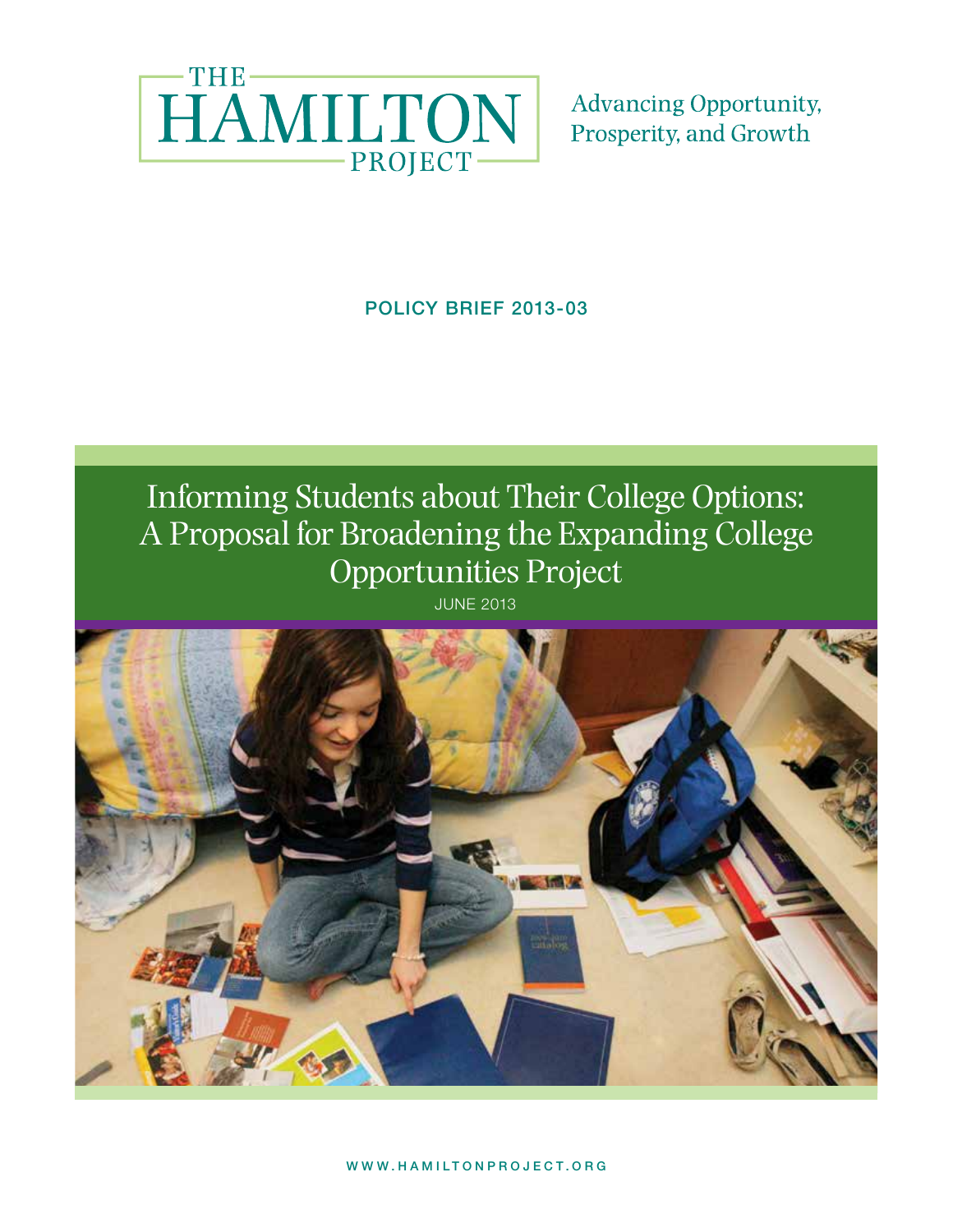### *The Hamilton Project* seeks to advance America's promise of opportunity, prosperity, and growth.

We believe that today's increasingly competitive global economy demands public policy ideas commensurate with the challenges of the 21st Century. The Project's economic strategy reflects a judgment that long-term prosperity is best achieved by fostering economic growth and broad participation in that growth, by enhancing individual economic security, and by embracing a role for effective government in making needed public investments.

Our strategy calls for combining public investment, a secure social safety net, and fiscal discipline. In that framework, the Project puts forward innovative proposals from leading economic thinkers — based on credible evidence and experience, not ideology or doctrine — to introduce new and effective policy options into the national debate.

The Project is named after Alexander Hamilton, the nation's first Treasury Secretary, who laid the foundation for the modern American economy. Hamilton stood for sound fiscal policy, believed that broad-based opportunity for advancement would drive American economic growth, and recognized that "prudent aids and encouragements on the part of government" are necessary to enhance and guide market forces. The guiding principles of the Project remain consistent with these views.

#### Hamilton Project Updates

www.hamiltonproject.org www.facebook.com/hamiltonproject www.twitter.com/hamiltonproj

The views expressed in this policy brief are not necessarily those The views expressed in this policy brief are not necessarily those of The Hamilton Project Advisory Council or the trustees, officers of The Hamilton Project Advisory Council or the trustees, officers or staff members of the Brookings Institution. or staff members of the Brookings Institution.

### Advisory Council

GEORGE A. AKERLOF<br>Koshland Professor of Economics<br>University of California at Berkeley

Roger C. Altman Founder & Chairman Evercore Partners

Alan S. Blinder Gordon S. Rentschler Memorial Professor of Economics & Public Affairs Princeton University

Timothy C. Collins Senior Managing Director & Chief Executive Officer Ripplewood Holdings, LLC

Jonathan Coslet Senior Partner & Chief Investment Officer TPG Capital, L.P.

ROBERT CUMBY Professor of Economics Georgetown University

John Deutch Institute Professor Massachusetts Institute of Technology

Karen Dynan Vice President & Co-Director of Economic Studies Senior Fellow, The Brookings Institution

CHRISTOPHER EDLEY, JR. Dean and Professor, Boalt School of Law University of California, Berkeley

Blair W. Effron Founding Partner Centerview Partners LLC

Judy Feder Professor & Former Dean Georgetown Public Policy Institute Georgetown University

ROLAND FRYER<br>Robert M. Beren Professor of Economics<br>Harvard University<br>CEO, EdLabs

MARK T. GALLOGLY<br>Cofounder & Managing Principal<br>Centerbridge Partners

TED GAYER<br>Senior Fellow & Co-Director<br>of Economic Studies<br>The Brookings Institution

RICHARD GEPHARDT<br>President & Chief Executive Officer<br>Gephardt Group Government Affairs

Robert Greenstein President Center on Budget and Policy Priorities

**GLENN H. HUTCHINS** Co-Founder Silver Lake

Jim Johnson Vice Chairman Perseus LLC

LAWRENCE F. KATZ<br>Elisabeth Allison Professor of Economics<br>Harvard University

Mark McKinnon Senior Advisor Hill + Knowlton Strategies

Eric Mindich Chief Executive Officer Eton Park Capital Management

Suzanne Nora Johnson Former Vice Chairman Goldman Sachs Group, Inc.

Peter Orszag Vice Chairman of Global Banking Citigroup, Inc.

Richard Perry Chief Executive Officer Perry Capital

Penny Pritzker Founder, Chairman & Chief Executive Officer PSP Capital

Meeghan Prunty Senior Advisor The Hamilton Project

ROBERT D. REISCHAUER<br>Distinguished Institute Fellow and<br>President Emeritus<br>The Urban Institute

Alice M. Rivlin Senior Fellow, The Brookings Institution Professor of Public Policy Georgetown University

DAVID M. RUBENSTEIN<br>Co-Founder & Managing Director<br>The Carlyle Group

ROBERT E. RUBIN<br>Co-Chair, Council on Foreign Relations<br>Former U.S. Treasury Secretary

Leslie B. Samuels Senior Counsel Cleary Gottlieb Steen & Hamilton LLP

SHERYL SANDBERG<br>Chief Operating Officer<br>Facebook

Ralph L. Schlosstein President & Chief Executive Officer Evercore Partners

ERIC SCHMIDT<br>Executive Chairman<br>Google Inc.

ERIC SCHWARTZ<br>76 West Holdings

Thomas F. Steyer Co-Founding Director Center for the Next Generation

LAWRENCE SUMMERS<br>Charles W. Eliot University Professor<br>Harvard University

Peter Thiel President Thiel Capital, LLC

LAURA D'ANDREA TYSON S.K. and Angela Chan Professor of Global Management, Haas School of Business University of California, Berkeley

MICHAEL GREENSTONE<br>Director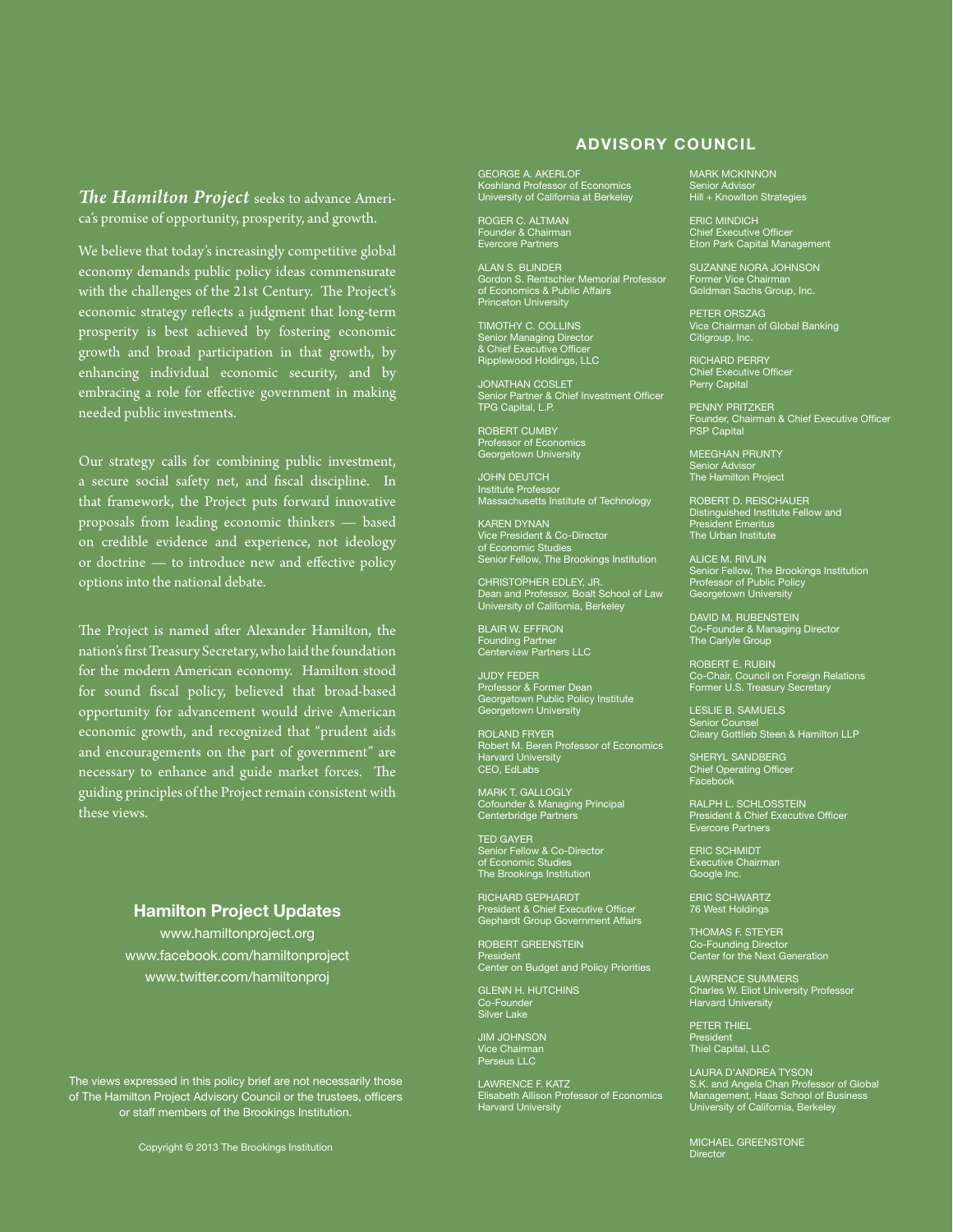# **Informing Students about Their College Options: A Proposal for Broadening the Expanding College Opportunities Project**

The vast majority of high-achieving, low-income students do not apply to selective colleges or universities. This stands in sharp contrast to their higher-income peers. This gap represents a troubling loss of opportunity for the students themselves, who may forgo a chance to transform their lives, and for society at large, because persistent low rates of college attainment among students from disadvantaged backgrounds exacerbate disparities in well-being and diminish upward social mobility.

Just as troubling, the evidence suggests that these lowincome, high-achieving students miss out on improved college opportunities in part because they are unaware of opportunities to apply to selective schools or are deterred from exploring them for relatively trivial reasons. In surveys, low-income, high-achieving students express eagerness to attend the best colleges to which they can gain admission and that they can afford, and their high grades and top test scores would make them excellent candidates at even the mostselective schools. Instead of applying to and enrolling in such schools, however, they often decide to attend nonselective institutions with far fewer instructional resources, much less demanding curricula, higher out-of-pocket costs, and much lower graduation rates. This contributes to the disparity of educational outcomes between low-income, high-achieving students and their higher-income counterparts.

In a new Hamilton Project discussion paper, Caroline M. Hoxby of Stanford University and Sarah Turner of the University of Virginia build on their important research on the behavior of low-income, high-achieving students and propose specific steps that policymakers and the broader education community can take so that these students are better informed about and can take action on all of their college options. Hoxby and Turner developed and tested the Expanding College Opportunities (ECO) Project, which provided targeted, customized information about the college application and selection processes to help improve the choices of low-income, high-achieving students. This intervention provided guidance on how to apply to colleges, on what the student would actually pay to attend various colleges (the net cost as opposed to the sticker price), and on colleges' widely varying graduation rates and instructional resources; it also provided no-paperwork fee waivers for applying to up to eight of the 236 most-selective colleges.

This informational intervention, if expanded on a national scale through trusted third-party organizations such as the College Board and ACT, could dramatically expand the collegiate opportunities for high-achieving, low-income students. Furthermore, the authors propose that improving researchers' access to relevant federal data sets could better target this intervention to those students who could benefit most from them, and could also help researchers design similar interventions to help combat other persistent problems in America's education system. For instance, a future intervention might help low-income students better manage their portfolios of financial aid and get the most out of a selective school's curriculum.

# The Challenge

While high-achieving students from upper-income families are overwhelmingly likely to apply to selective colleges and universities, a surprisingly large number of high-achieving students from low-income backgrounds—probably the vast majority of such students—do not apply to these institutions. Figure 1 illustrates the severe disparity in application behavior between low- and high-income high achievers. Panel A shows that most high-income high achievers apply to a mix of peer schools—colleges where their test scores closely match the scores of typical students at those institutions—as well as a few safety schools that they are virtually certain to be admitted to. In contrast, as shown in panel B, the bulk of low-income high achievers' applications go to nonselective schools where the average test scores are much lower than their own.

This gap is puzzling because high-achieving, low-income students are well qualified and are likely to receive generous financial aid from these more-selective institutions relative to less-competitive schools. In fact, low-income students actually pay less on average to attend selective institutions than they would have paid at less-selective four-year colleges.

This is a tremendous missed opportunity for low-income high achievers and their families. Because these students do not apply to and attend selective schools, they miss out on the numerous resources selective schools offer, including individualized advising, excellent college-career links, and other academic resources. High-achieving, low-income students are also natural role models, and by not attending selective schools, they may inadvertently send a message to other low-income students that working hard in school is not worth the effort because high achievers enroll at the same schools as everyone else.

Recent cutting-edge research has shown that one explanation for this college application gap is that low-income students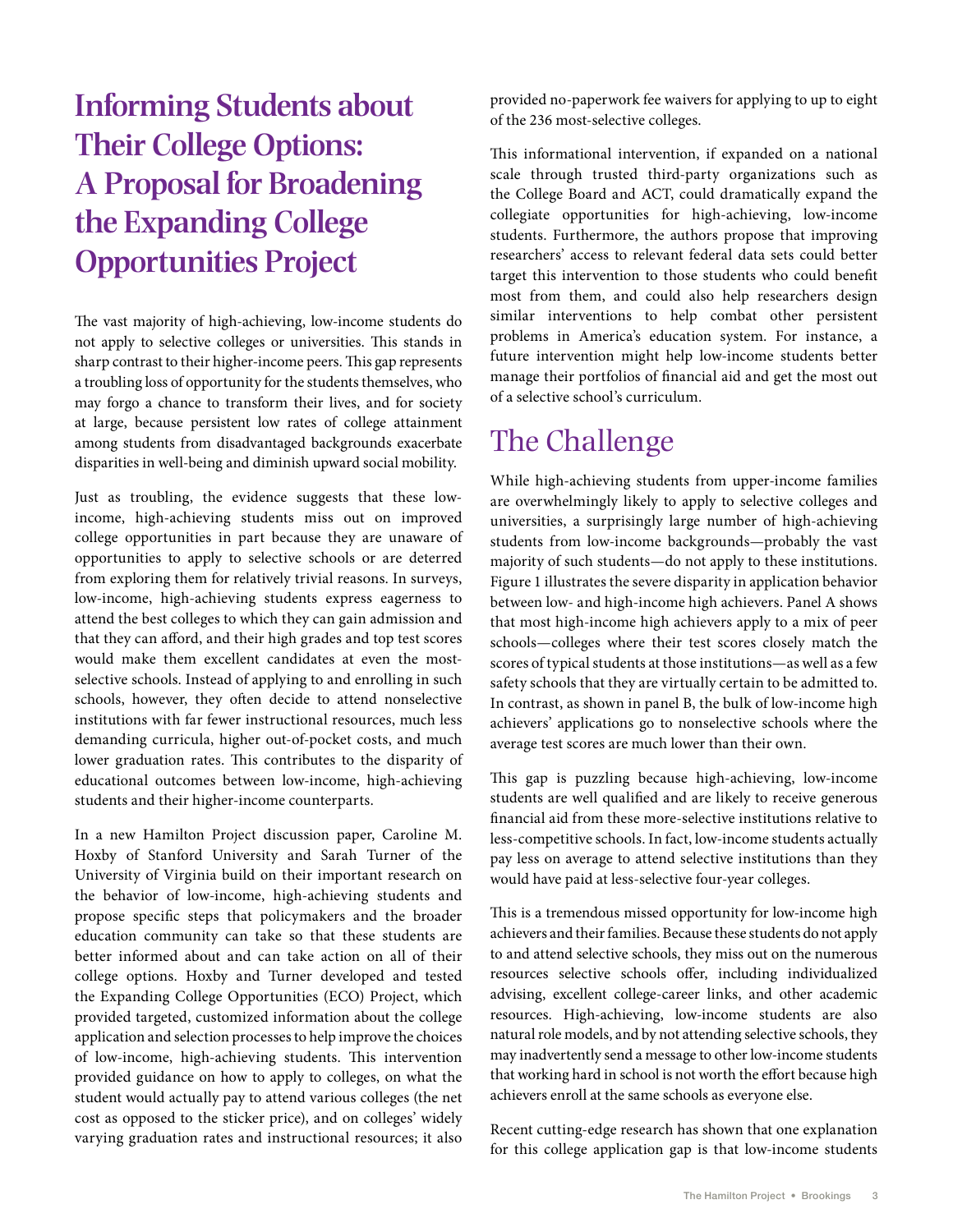### Figure 1. Application Behavior of High-Achieving Students



**College selectivity, measured as college's median SAT score—student's SAT score (in percentiles)**

Source: Avery and Hoxby (2012).

are poorly informed about the benefits and accessibility of selective colleges. These students lack basic information about the availability of financial aid, differences in resources available at colleges, testing and application fee waivers, and application strategies used by high-income students. According to the findings, a key barrier for many low-income high achievers is, quite simply, a lack of information.

### **The ECO Project**

To better inform high-achieving, low-income students about their college options, Hoxby and Turner developed the ECO Project. The authors selected low-income students from among the top 10 percent of students who took the ACT and SAT tests, and mailed them information on the application process, the cost of college and potentially available financial aid, and application fee waivers. The total cost of compiling and sending this information was about \$6 per student. The program was designed so that the information came from a neutral organization rather than from a specific college and the information was customized for each student. Furthermore, the program was designed in a way that can be quickly and cost-efficiently scaled up. Customizing the information for each student required the researchers to assemble a comprehensive body of data from the SAT and ACT, government agencies, and other sources, as well as powerful computational facilities and sophisticated social-science methods.

The ECO intervention had a significant impact on students' college application behavior. Compared to similar students who received no material (the control group), students who were mailed the ECO material applied to more-selective colleges, were admitted to such colleges in greater numbers, and enrolled at colleges with higher graduation rates and more instructional resources. Compared to the control group, the students who received the ECO material were almost 20 percent more likely to apply to public and private schools with similarly high-achieving students.

What's more, evidence suggests that a low-income high achiever who does apply to a selective institution attains outcomes that are extremely similar to those of high-income students with the same preparation: on-time course completion, high on-time graduation rates, negligible rates of loan default, and so on.

# A New Approach

Early pilots of the ECO intervention have shown that providing low-income students with better, customized information improves their college opportunities, allowing them to apply to and enroll in more-selective schools that are better matched to their high achievement levels. The ECO Project was specifically designed to be scalable to reach more students. Furthermore, the program could be substantially strengthened through increased data sharing with federal agencies to improve the targeting and customization of information; the program provides a template for broader efforts to reach new populations of students and to address a wider scope of informational problems.

In particular, the authors offer five specific policy proposals to help guide the expansion of ECO in a manner that builds on the program's preliminary success to deliver an even greater impact on student outcomes.

#### *1. Establish or partner with credible third parties for implementing and extending the ECO Project.*

Sustaining and improving the quality of the program still requires expert oversight, and the means to conduct continual evaluation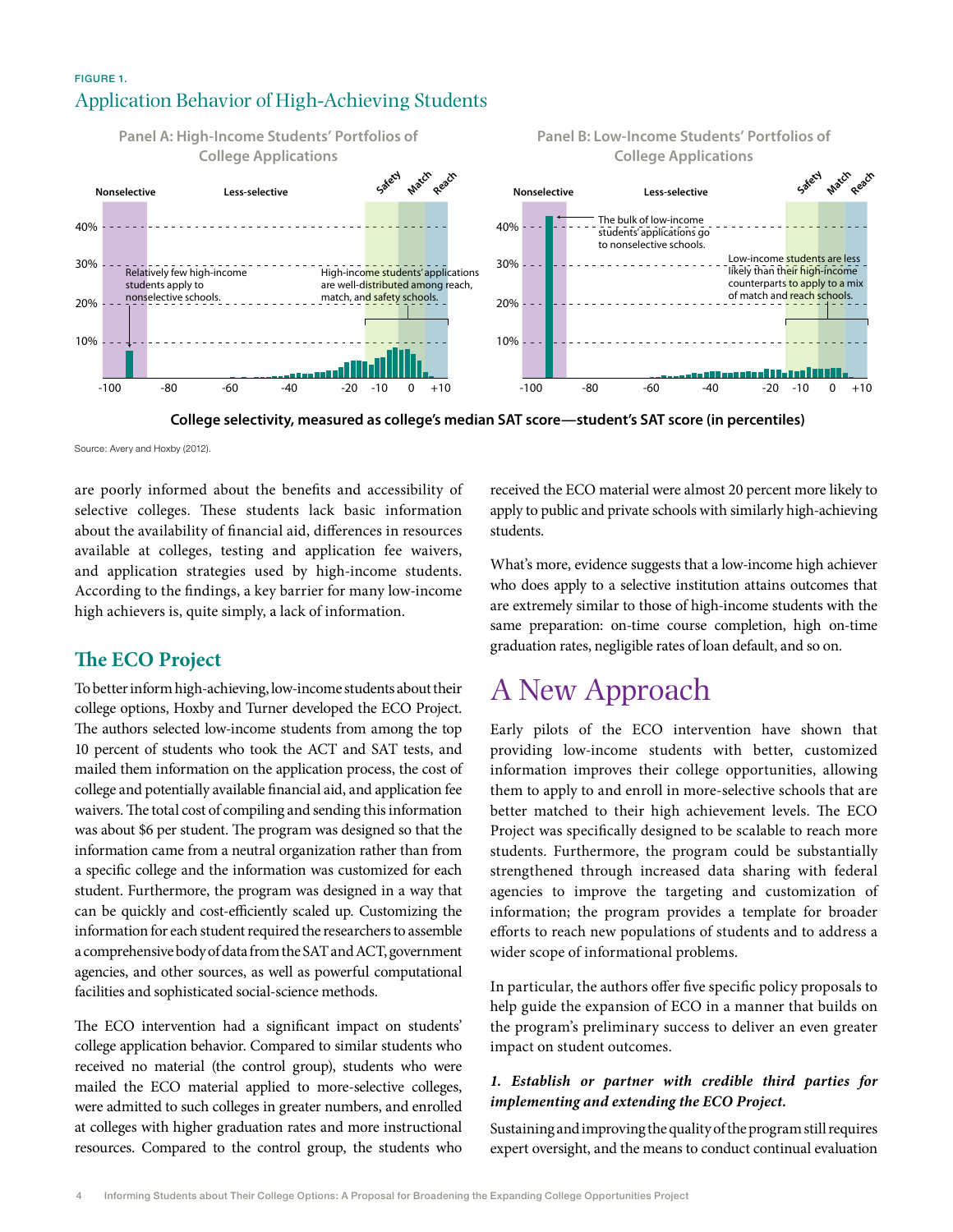and improvement and to manage the day-to-day operations. This requires sustaining the ECO organization as a central party in any implementation and expansion of the program.

The authors propose partnerships with trusted third-party institutions such as the College Board and ACT to increase the impact of the ECO program. This will be particularly important if the outreach materials are disseminated alongside other important college-related materials. As reputable third parties in the college admissions process, the College Board and ACT already fill a role as credible and neutral purveyors of admissions-related information—a factor that is likely to make students and parents more inclined to open mail containing intervention materials. Concentrating resources within one or two institutions will provide a clearinghouse of information for all parties, reduce duplicative and competing recruiting efforts on the part of colleges and universities, clarify the information available to students, and help establish the credibility of the program.

In order to support the capacity to address analytic and data challenges and to continue research toward improving the effectiveness of the intervention, the ECO Project and its researchers should remain a central party in any implementation and expansion of ECO. Building upon the program's success necessitates maintaining and improving complex and data-intensive targeting systems, establishing and sustaining credibility of the ECO intervention, and providing a clearinghouse for data, research, and dissemination of information that meets the needs of students and their families, colleges and universities, and of other partners and data providers, such as government agencies.

#### *2. Expand the ECO interventions to serve more highachieving, low-income students through partnerships with the College Board and ACT.*

The original ECO intervention targeted only a small fraction of potentially eligible low-income, high-achieving students. Because the ECO program was designed to be easily brought to scale at a low marginal cost, substantially increasing the number of targeted students is not logistically complicated. The College Board and ACT are uniquely positioned to implement these interventions at full scale.

In 2013, the College Board committed to undertake the ECO intervention for every low-income high achiever who takes a College Board test, but this expansion still leaves out roughly half of all students that take college-admissions tests nationwide and a large share of colleges and universities that rely on applications from those students. Including highachieving ACT students in the intervention would greatly extend the reach of the program. It would also ensure that selective colleges in ACT-reliant states experience as big an increase in the economic diversity of their applicant pool

### **Roadmap**

- Researchers from the Expanding College Opportunities (ECO) Project will partner with trusted third parties such as the College Board and ACT for the next phase of ECO implementation. ECO Project leaders should provide analytic support and
- Implemented in partnership with the College Board and ACT, the ECO intervention would, through a national implementation strategy, aim to reach every low-income, high-achieving student who took the SAT or ACT.
- Within the U.S. Department of Education, as well as in partnerships with other federal agencies, leaders should devise strategies to provide access to relevant federal data to ECO researchers and administrators.
- takers, ECO administrators and partners could broader group of students at earlier stages of their education and to support low-income students once they enroll in college.
- The Institute of Education Sciences (IES) will continue to make available competitive grants for researchers who propose feasible interventions America's education systems. The IES should also be empowered by the U.S. Department of Education to ensure that it can grant access to Department propose promising interventions.

as selective colleges in states where the SAT predominates. Fully implementing ECO interventions through both the College Board and ACT would ensure that low-income, highachieving students in almost every region of the country could be reached by the intervention.

#### *3. Improve targeting and effectiveness of the intervention by providing ECO researchers with better access to data.*

A key factor in the success of the ECO intervention is the ability to target individual students with accurate, customized, and relevant information. This capacity depends critically on access to rich data to identify, target, and customize information for high-achieving, low-income students. For example, data on family circumstances at a very fine level of geography are needed to estimate students' family income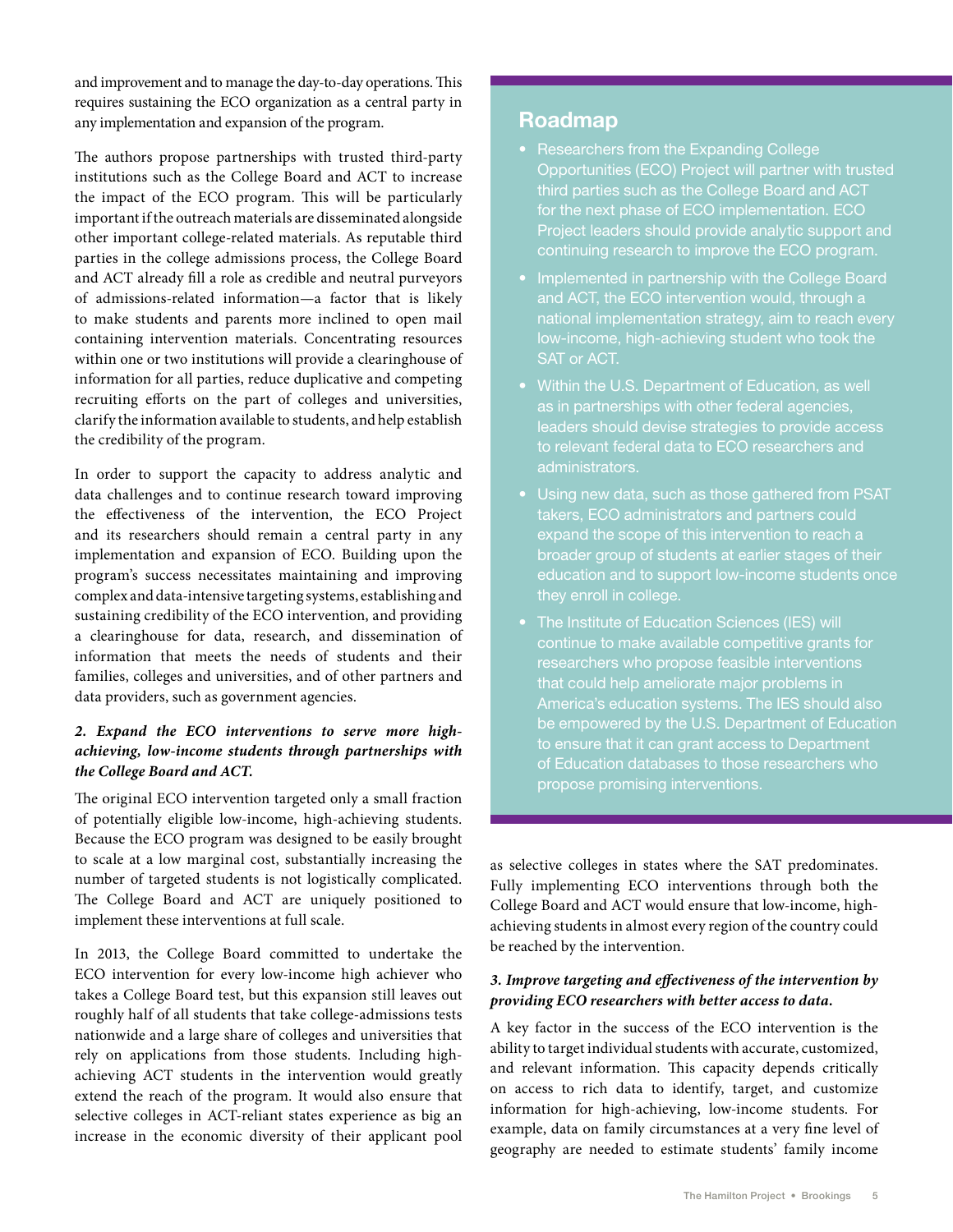### **Learn More about This Proposal**

This policy brief is based on The Hamilton Project discussion paper, "Informing Students about Their College Options: A Proposal for Broadening the Expanding College Opportunities Project," which was authored by:

Caroline M. Hoxby Scott and Donya Bommer Professor of Economics

Sarah Turner University of Virginia

accurately—without such information, researchers will likely be unable to identify thousands of students who could benefit from the ECO intervention.

The federal government maintains a variety of administrative databases that could dramatically improve targeting, which would enhance the overall effectiveness of the ECO program. For example, key data include information on the geographic concentration of student aid recipients within the U.S. Department of Education and/or information on family income from other sources.

With the proper data, ECO researchers could develop methods for better identifying the students who could most benefit from these interventions. To that end, the authors propose that the federal government provide a mechanism for ECO and other approved researchers to access certain information from these key administrative databases. Critically, basic use of these data would not require dissemination of individual-specific information. For more-detailed individual data, a variety of systems could help ensure confidentiality. For instance, the National Center for Health Statistics created secure Research Data Centers to allow researchers access to restricted data. Only pre-approved researchers may use these centers to access data related directly to their inquiry, ensuring that sensitive information is kept confidential.

#### *4. Apply similar interventions to different students and outcomes.*

The results from the ECO intervention suggest that similar methods may be able to help students in other ways. The first way is to reach students in the early years of high school rather than waiting until their senior year. Such early-stage interventions may provide an opportunity to help students with college preparation and college planning, while better information about the affordability of selective colleges may encourage students to

raise their achievement early on. Second, it should be possible to use the basic insights of the program to provide information to reach a much broader range of potentially college-ready students and help them understand the trade-offs among different college and non-college options. Third, a new host of challenges face low-income students once they enroll, such as what courses to take, how much time to devote to employment outside of school, and how much to borrow. Low-income students are especially likely to be at risk with respect to these choices, as they have more-complex financial aid packages than their more-affluent peers, and they have fewer role models. Thus, there may be opportunities to extend the basic insights of the ECO model to help targeted students succeed by providing in-college guidance related to financial management and curricular choices.

#### *5. Support rigorous research on information-based interventions.*

The ECO Project is just one of many important educational interventions that could help increase college access and diversity. The authors propose that the Institute of Education Sciences (IES) be given new powers to support informationbased interventions to improve college choice. Currently, the IES approach—which is highly laudable—is to make competitive grants to researchers if they make their own arrangements to access data. In addition, IES encourages other divisions of the U.S. Department of Education to cooperate with researchers. However, encouragement is often insufficient. IES should be given additional powers so that, if it judges that a research project would be highly beneficial to American students, it would have the ability to ensure that the researchers gain access to the necessary federal data, under appropriate safeguards. This will ensure that IES sees research proposals based on whether they are important and feasible, not on whether some other division has already decided to sign off on data access something it currently has almost no incentive to do.

## Conclusion

The ECO Project showed that providing high-quality and relevant information about college options to high-achieving, low-income students can have a significant impact on their behavior. This program greatly increased the number of such students applying to and attending selective colleges. Hoxby and Turner propose expanding ECO to reach all high-achieving, low-income students. In addition, Hoxby and Turner note that providing access to very detailed administrative data will not only improve the targeting of the ECO program but will also facilitate the design of similar interventions to help a broader group of college-ready students. These proposals could be important steps in ensuring that lowincome students have equal access to America's most-selective colleges and universities.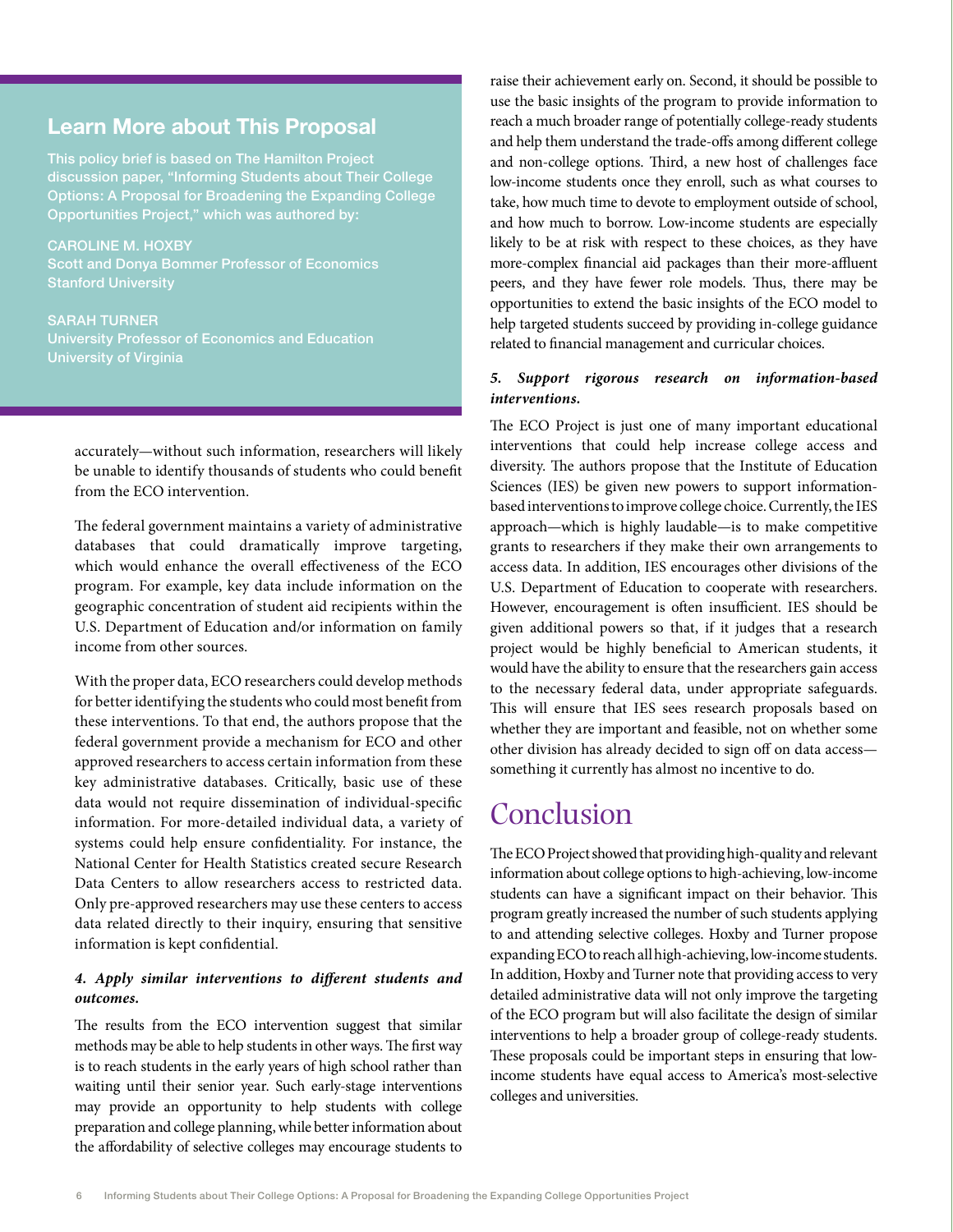# Questions and Concerns

## 1. Can the ECO intervention feasibly be extended to all high-achieving, lowincome high school students?

The ECO intervention was designed to be scaled up and provide the information to a large population of students. The expense of extending the program is unlikely to be a barrier because it only costs \$6 per student contacted. To scale the intervention to all high-achieving, low-income students, the program only requires the data on these students and the infrastructure to mail the information to the students. The software to customize the information for each student is already developed.

## 2. How do high-achieving, low-income students who do attend more-selective colleges perform at those schools?

High-achieving, low-income students are well-qualified to attend top institutions. In fact, among the few who do attend top colleges, the data suggest that low-income, high-achieving students thrive at colleges where their preparation is similar to that of their peers, many of whom are from middle- or high-income families. Interestingly, these students' outcomes are better than the outcomes of similar high-achieving, low-income students who attend less-selective schools.

## 3. Why do researchers need access to financial aid and income data? Would this compromise students' privacy?

The success of the ECO intervention depends, in large part, on researchers' ability to identify low-income, highachieving students and provide them with customized, personally relevant information. Access to better data would allow the program to reach more potential students and to provide information that is of greater use because it is linked to their local educational opportunities and family circumstances. By providing researchers with selective information from administrative data sources—such as the geographic concentration of student aid recipients—the ECO program could be further improved and expanded. Such information does not require dissemination of personally identifiable data. For processing of sensitive data, the use of highly secure Research Data Centers or other procedures can be used to ensure that any personal information remains confidential.